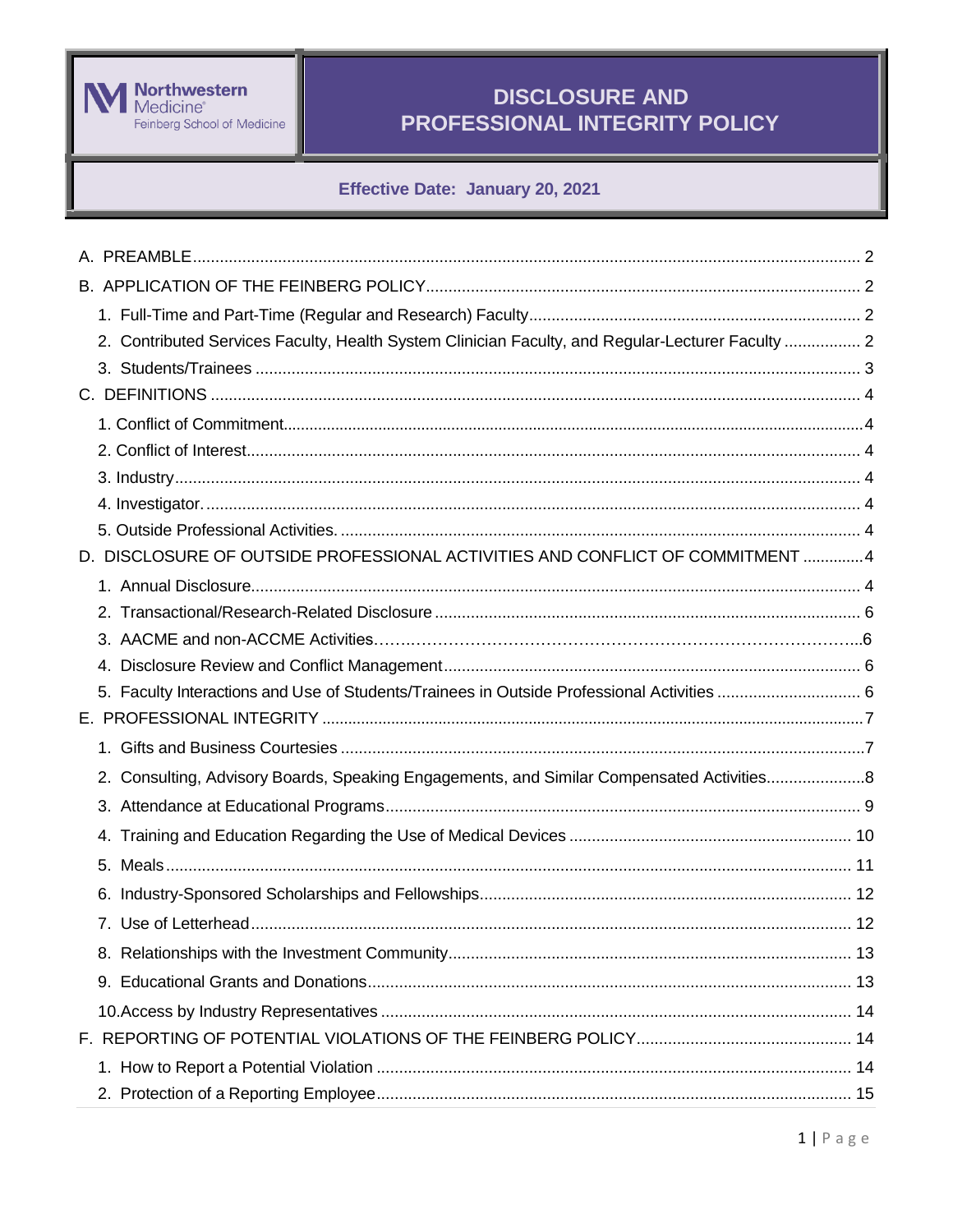

## **Effective Date: January 20, 2021**

## <span id="page-1-0"></span>**A. PREAMBLE**

The fundamental mission of the Northwestern University Feinberg School of Medicine ("Feinberg") is to advance the health of the public through education and research, which ultimately translates into improved patient care. An important component in realizing this mission is a productive relationship between the academic medical community, Industry, and other external entities. Therefore, pharmaceutical, device, and biotechnology companies frequently collaborate with basic scientists and physician Investigators at academic medical centers to achieve breakthroughs in medical research and to perform clinical trials to establish the efficacy and safety of promising new therapies. To maintain the public trust in this mission, however, it is imperative that these relationships not be or appear to be influenced by factors other than the pursuit of knowledge and the best interest of the patient.

To ensure that these relationships are founded upon these factors and to comply with the regulations of the U.S. Department of Health and Human Services ("DHHS"), Feinberg has adopted this Disclosure and Professional Integrity Policy ("the Feinberg Policy") based primarily upon the recommendations of the Association of American Medical Colleges ("AAMC"). The goal of the Feinberg Policy is to foster an environment in which all Feinberg faculty (regular and research, full-time and part-time, contributed services, health system clinician, and regular-lecturer) and students/trainees can advance public health and build relationships while maintaining objectivity, integrity, and public trust.

Additional policies governing pharmaceutical samples, formulary and medical device evaluation as well as purchasing decisions and referrals are maintained by our affiliated hospitals and practice groups.

For questions related to this policy, or additional compliance guidance, please contact the Feinberg Vice Dean for Regulatory Affairs or the Feinberg Director of Compliance.

## <span id="page-1-1"></span>**B. APPLICATION OF THE FEINBERG POLICY**

The Feinberg Policy is intended to be a supplement to the [Northwestern](http://www.northwestern.edu/coi/policy/core_coi_policy.pdf) University Policy on Conflict of Interest and Conflict of [Commitment](http://www.northwestern.edu/coi/policy/core_coi_policy.pdf) ("NU COI Policy") and the [Northwestern](http://www.northwestern.edu/coi/policy/research_policy.pdf) University Policy on [Conflict of](http://www.northwestern.edu/coi/policy/research_policy.pdf) Interest in Research ("NU COIR Policy").

While the Feinberg Policy applies to all Feinberg faculty (regular and research full-time and part-time faculty, contributed services faculty, health system clinician faculty, and regular-lecturer faculty) ("faculty"), as well as students/trainees, certain provisions of the Feinberg Policy vary with respect to applicability, as set forth below.

**1. Full-Time and Part-Time (Regular and Research) Faculty:** All sections apply.

**2. Contributed Services Faculty, Health System Clinician Faculty, and Regular-Lecturer Faculty:** The following sections apply:

- A. Preamble
- B. Application of the Feinberg Policy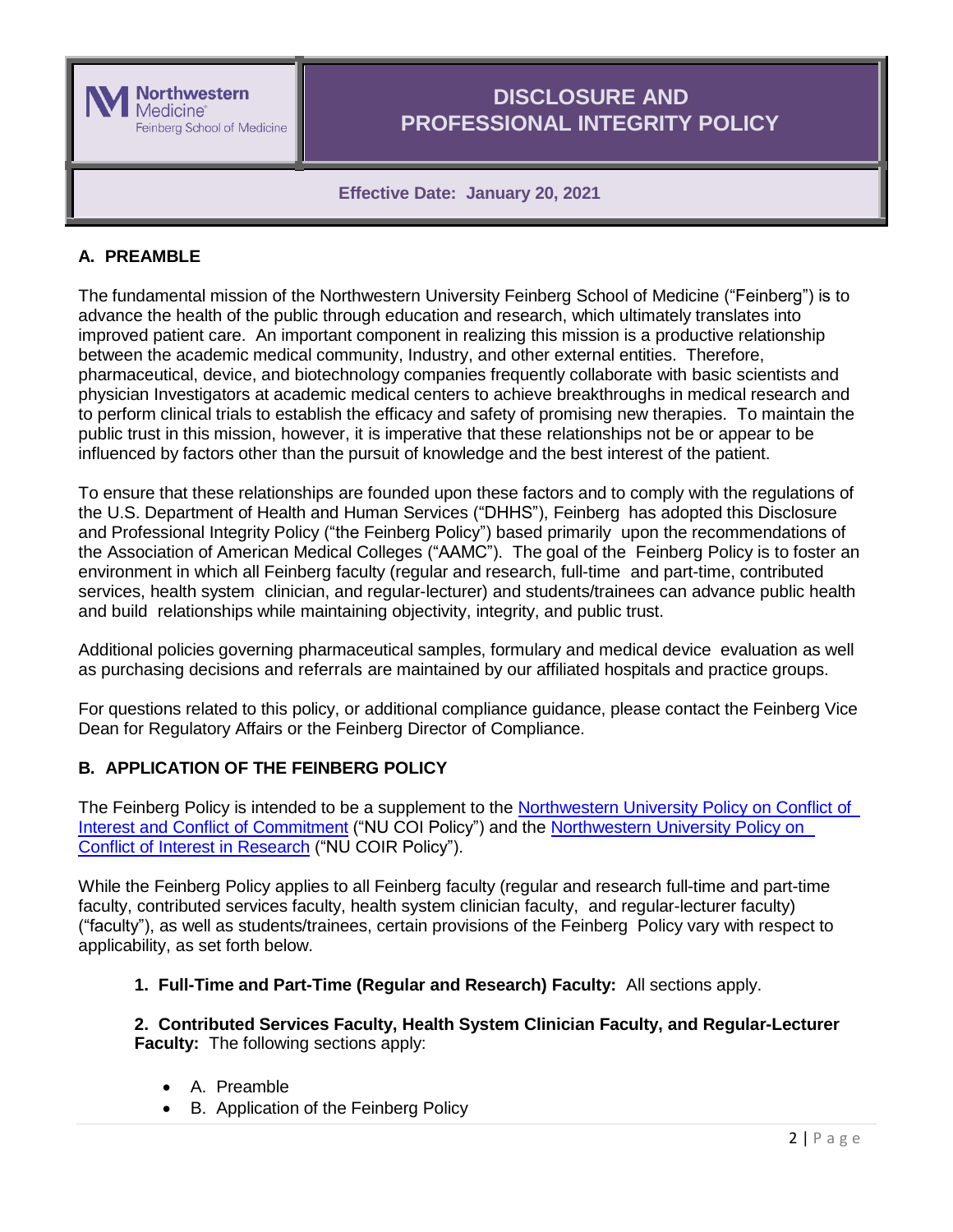

**Effective Date: January 20, 2021**

- C. Definitions
- D.1. Disclosure of Outside Professional Activities and Conflict of Commitment Annual **Disclosure**
- D.2. Disclosure of Outside Professional Activities and Conflict of Commitment Transactional/Research-Related Disclosure
- D.3. Disclosue of Outside Professional Activities and Conflict of Commitment AACME and non-ACCME Activities
- D.4. Disclosure of Outside Professional Activities and Conflict of Commitment Disclosure Review and Conflict Management
- D.5. Disclosure of Outside Professional Activities and Conflict of Commitment Faculty Interactions and Use of Students/Trainees in Outside Professional Activities
- E.2.(b) Professional Integrity Physician Consulting, Advisory Boards, Speaking Engagements, and Similar Compensated Activities – Ghost Writing Section
- F. Reporting of Potential Misconduct or Violations of Feinberg Policy

**3. Students/Trainees:** "Students/ Trainees" includes all students of Northwestern University while engaging in activities at Feinberg, as well as all housestaff members (residents and fellows) in McGaw Medical Center of Northwestern University training programs. The following sections apply to students/trainees:

- A. Preamble
- B. Application of the Feinberg Policy
- C.3. Definitions Industry Section
- D.4. Disclosure of Outside Professional Activities and Conflict of Commitment Faculty Use of Students/Trainees in Outside Professional Activities
- E.1. Professional Integrity Gifts and Business Courtesies
- E.2.(b) Professional Integrity Physician Consulting, Advisory Boards, Speaking Engagements, and Similar Compensated Activities – Ghost Writing Section
- E.2.(c) Professional Integrity Physician Consulting, Advisory Boards, Speaking Engagements, and Similar Compensated Activities – Student/Trainee Outside Professional Activities Section
- E.3. Professional Integrity Attendance at Educational Programs
- E.4. Professional Integrity Training and Education Regarding the Use of Medical **Devices**
- E.5. Professional Integrity Meals
- E.6. Professional Integrity Industry-Sponsored Scholarships and Fellowships
- E.7. Professional Integrity Use of Letterhead
- E.8. Professional Integrity Relationships with the Investment Community
- E.9. Professional Integrity Educational Grants and Donations
- E.10. Professional Integrity Access by Industry Representatives
- F. Reporting of Potential Misconduct or Violations of Feinberg Policy

With respect to this policy, all faculty and students/trainees are expected to act in a manner that avoids any potential or perceived Conflict of Interest.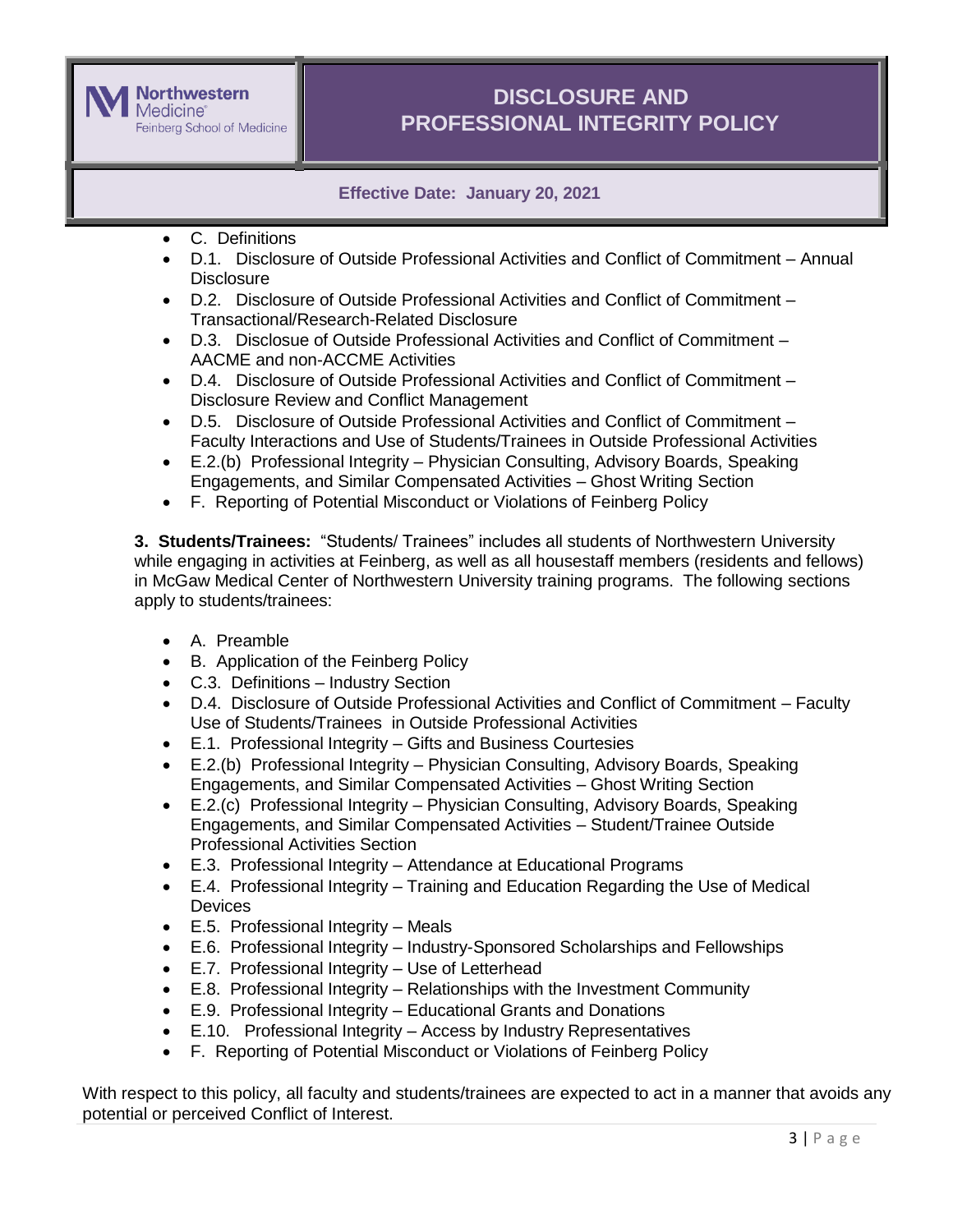

## **Effective Date: January 20, 2021**

## <span id="page-3-0"></span>**C. DEFINITIONS**

**1. Conflict of Commitment.** A situation where an individual engages in outside activities, either paid or unpaid, that interferes with his/her primary obligation and commitment to Northwestern University ("NU").

**2. Conflict of Interest.** A "Conflict of Interest" exists when there is a divergence between a faculty member's private interests and his/her professional obligations, such that an independent observer might reasonably question whether the faculty member's professional actions or decisions are determined by any consideration other than the best interests of the school, his/her students/trainees, or his/her patients.

**3. Industry.** For purposes of this policy, the term "Industry" includes medical device and equipment; pharmaceutical manufacturers and distributers; biotechnology firms; health insurance companies; and, others that provide or could provide products and services directly related to the provision of health care and directly affecting the provision of health care.

**4. Investigator.** Anyone responsible for the design, conduct, or reporting of research, regardless of title or position, and their immediate family members.

**5. Outside Professional Activities.** An outside activity is any paid or volunteer activity undertaken by a staff, faculty member, or student/trainee outside the scope of his/her regular NU duties. Outside Professional Activities may include consulting, participation in civic or charitable organizations, working as a technical or professional advisor or practitioner, or holding a parttime job with another employer, whether working in one's NU occupation or another.

Please refer to the NU COI [Policy](http://www.northwestern.edu/coi/policy/core_coi_policy.pdf) and NU COIR [Policy](http://www.northwestern.edu/coi/policy/research_policy.pdf) for additional information.

## <span id="page-3-2"></span><span id="page-3-1"></span>**D. DISCLOSURE OF OUTSIDE PROFESSIONAL ACTIVITIES AND CONFLICT OF COMMITMENT**

#### **1. Annual Disclosure**

Feinberg administers an online Annual [Disclosure](http://www.feinberg.northwestern.edu/compliance/annual_disclosure_survey/index.html) Survey on behalf of itself and its affiliated hospitals and practice groups for those individuals designated by these entities. All Feinberg regular and research full-time and part-time faculty, contributed services faculty, health system clinician faculty, regular-lecturer faculty, and certain other faculty are required to disclose online both on an annual basis and when there is a material change in an interim period the sources and the amounts of all income received from Outside Professional Activities. These disclosures include, but are not necessarily limited to:

- Service on Boards of Directors
- Ownership or Investment Interests
- Compensation received from:
	- o Industry Relationships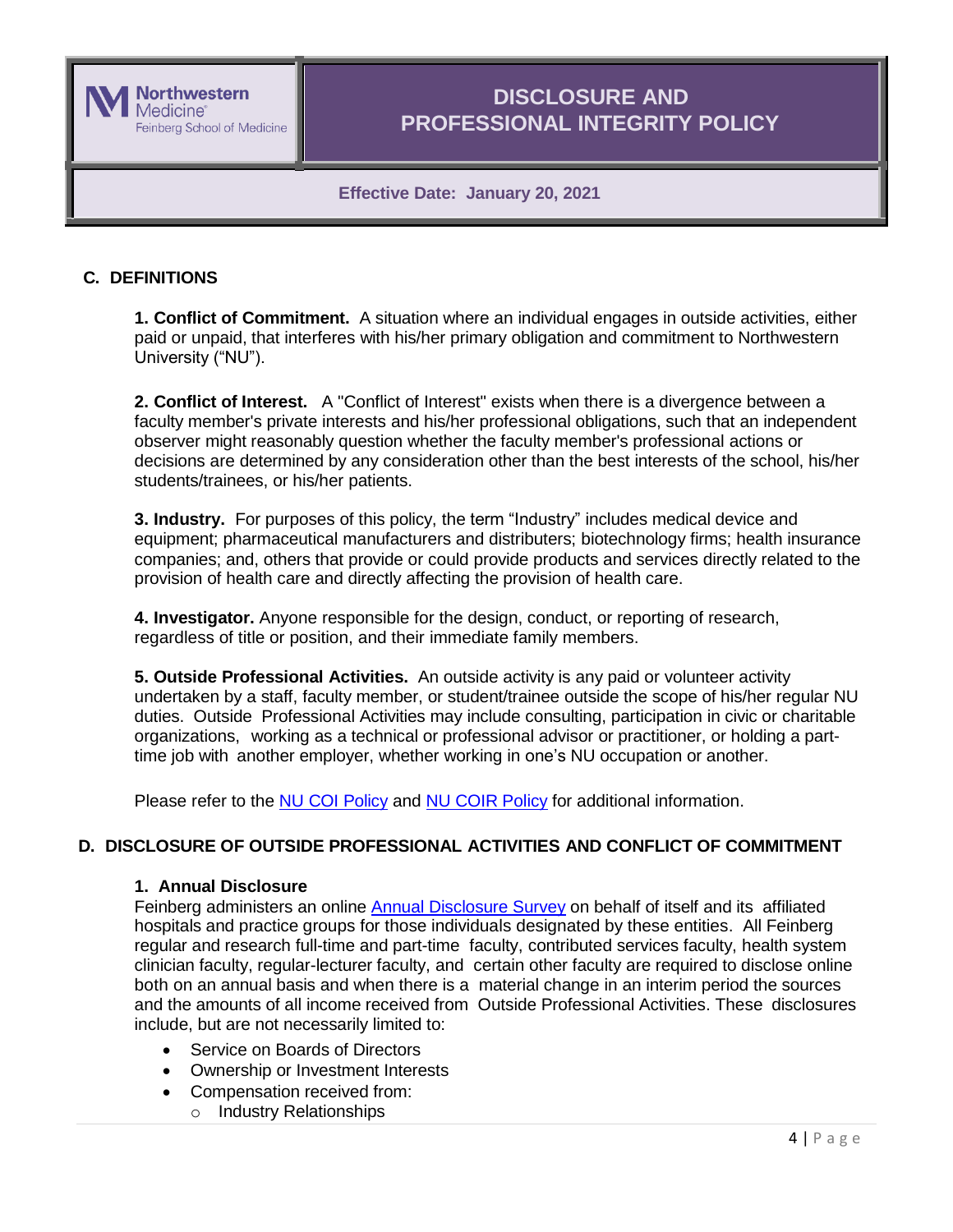

### **Effective Date: January 20, 2021**

o Intellectual Property Rights or Interests

In addition, Feinberg requires faculty to disclose voluntary or non-compensated activities, and compensation received for expert witness testimony, medical legal testimony, legal consulting, or other similar professional services.

There is no *de minimis* threshold for disclosure. All Outside Professional Activities related to the health care Industry are to be reported, no matter the payment amounts. This disclosure requirement does *not* include compensation received from hospitals or practice groups affiliated with NU and/or Feinberg, research grant amounts, or research-based salary support related to a specific sponsored research project through NU or affiliated institutions. In addition, clinical income generated from contributed services, health system clinician, or regular-lecturer faculty member's private practice is also *not* included. Also excluded from disclosure requirements are activities related to and/or compensation received relative to lectures, seminars, teaching engagements, or service on advisory committees or review panels relating to federal, state, or local government agencies, an institution of higher education as defined in [20 U.S.C. 1001\(a\),](https://www.gpo.gov/fdsys/pkg/USCODE-2011-title20/html/USCODE-2011-title20-chap28-subchapI-partA-sec1001.htm) an academic teaching hospital, a medical center, or a research institute that is affiliated with an institution of higher education.

Feinberg reserves the right to require a faculty member to provide to the Feinberg Vice Dean for Regulatory Affairs copies of consulting agreements, contracts, and other documentation related to income received for Outside Professional Activities.

The process for review of a faculty member's disclosures and implementation of appropriate conflict management plans, if applicable, is set forth via process flows (available on the [Policy Links](http://www.feinberg.northwestern.edu/compliance/resources/coi-and-prof-integrity/coi-policy-page.html) page of the Office for [Regulatory](http://www.feinberg.northwestern.edu/compliance/) Affairs website, under the Joint Affiliates subsection).

Because transparency is essential for maintaining the public trust, disclosures will be posted to individual Faculty [Profiles](http://www.feinberg.northwestern.edu/faculty-profiles/) on the Feinberg website and updated on an annual basis. Disclosures will be posted by category:

- Service on Boards of Directors
- Industry Relationships
	- o Consulting/Related Activities
	- o Ownership or Investment Interests
	- o Royalty Payments and Inventor Share
	- o Medical Record Consultation/Expert Witness Testimony

At the present time, it is not Feinberg's practice to post specific payment amounts or compensation ranges on the Feinberg website, although Feinberg may do so in the future.

The annual survey process is managed by the Office for Regulatory Affairs. All disclosure survey launch communications will be communicated via e-mail; therefore, each faculty member is required to have a current, individualized e-mail address on file with the Feinberg Faculty Affairs Office. The disclosure system may be accessed throughout the year for interim updates of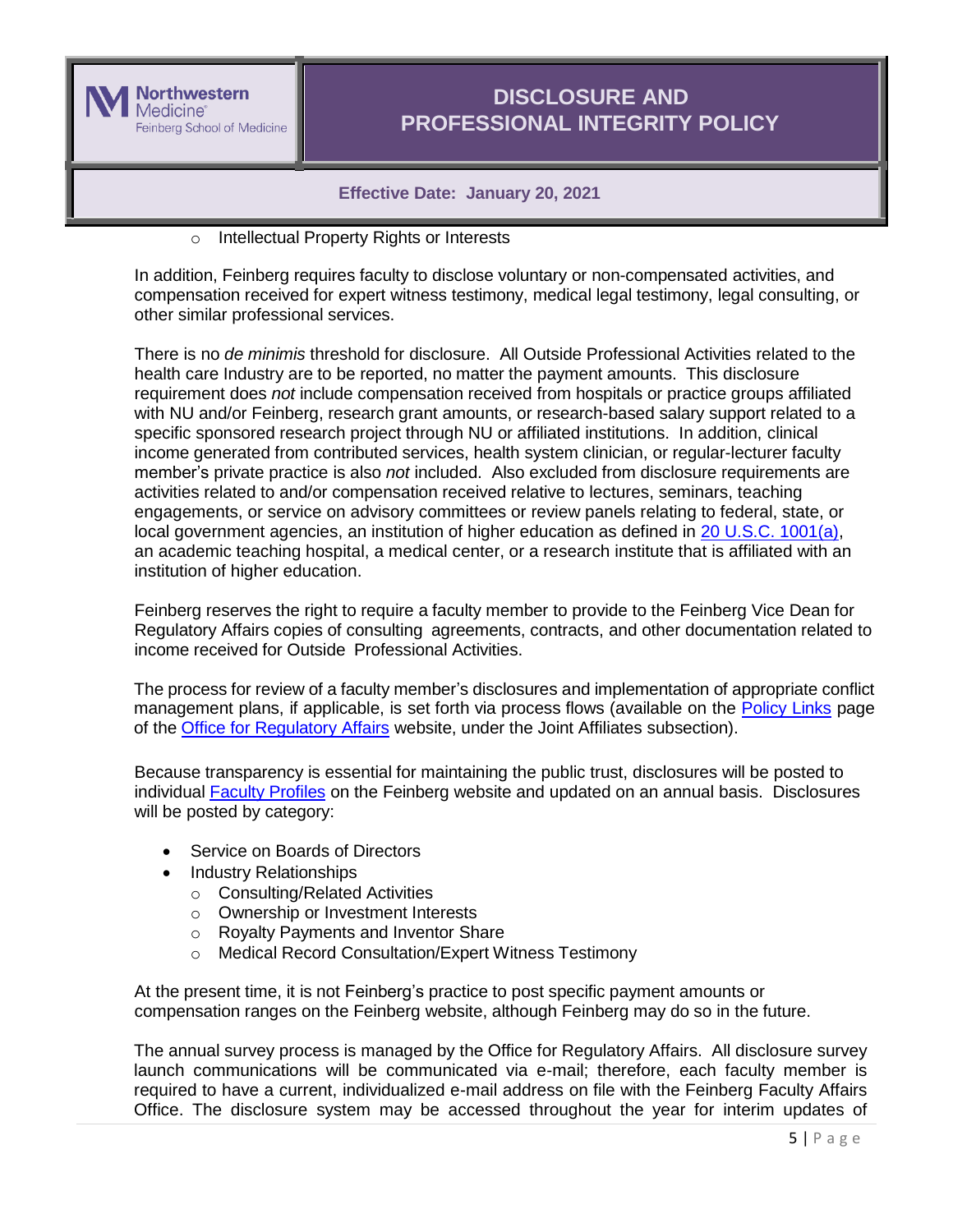

## **Effective Date: January 20, 2021**

significance. A full description of the annual survey process is available on the Annual [Disclosure](http://www.feinberg.northwestern.edu/compliance/annual_disclosure_survey/index.html) [Survey](http://www.feinberg.northwestern.edu/compliance/annual_disclosure_survey/index.html) page of the Office for [Regulatory](http://www.feinberg.northwestern.edu/compliance/index.html) Affairs website.

Failure to comply with disclosure requirements will lead to sanctions, up to and including administrative suspension of activities, loss of faculty appointment, department or unit financial penalties, or dismissal from the University.

## <span id="page-5-0"></span>**2. Transactional/Research-Related Disclosure**

The University and external research sponsors seek to promote objectivity in research by establishing standards that provide a reasonable expectation that the design, conduct and reporting of research will be free from bias resulting from financial interests.

Research-related conflict of interest requirements include required training and ongoing disclosure of specific financial interests throughout the year between the annual faculty disclosures. For those involved in University research, please refer to the [NU COIR Policy](http://www.northwestern.edu/coi/policy/research_policy.pdf) for specific information and guidance regarding the requirements around and processes for training, disclosure, review, reporting, management, monitoring, and non-compliance.

In accordance with federal regulations, $1$  proposals for research funding may not be submitted by the University, on behalf of an investigator pending full Investigator compliance with the obligations detailed in the NU COIR [Policy.](http://www.northwestern.edu/coi/policy/research_policy.pdf) The University may hold acceptance of research funding for the same reason.

## **3. ACCME and Non-ACCME Activities**

Feinberg expects all faculty to comply with the ACCME disclosure requirements when speaking at ACCME-accredited events. Additionally, Feinberg requires all faculty to disclose their current external professional activities at the beginning of all lectures and seminars with students, residents and fellows to avoid the perception of potential conflicts of interest.

## **4. Disclosure Review and Conflict Management**

Feinberg faculty annual disclosures are reviewed by Feinberg Division Chiefs, Department Chairs, and the Feinberg Vice Dean for Regulatory Affairs and his designees to determine whether conflict management is indicated or whether a conflict of commitment may exist. Annual disclosures may also be reviewed for the same purpose by a Joint Affiliate Disclosure Review Committee, comprised of compliance leadership from Feinberg and its affiliates.

## <span id="page-5-1"></span>**5. Faculty Interactions and Use of Students/Trainees in Outside Professional Activities**

Feinberg faculty are required to disclose their current external professional activities at the beginning of all lectures and seminars to avoid the perception of potential conflicts of interest. The Department of Medical Education has created slide templates to be completed and used as the second slide in any didactic presentations.

Student/trainee involvement in faculty enterprises may provide the potential for substantial

 $\overline{a}$ 

<sup>1</sup> *See* 42 CFR Part 50, Subpart F and 45 CFR Part 94.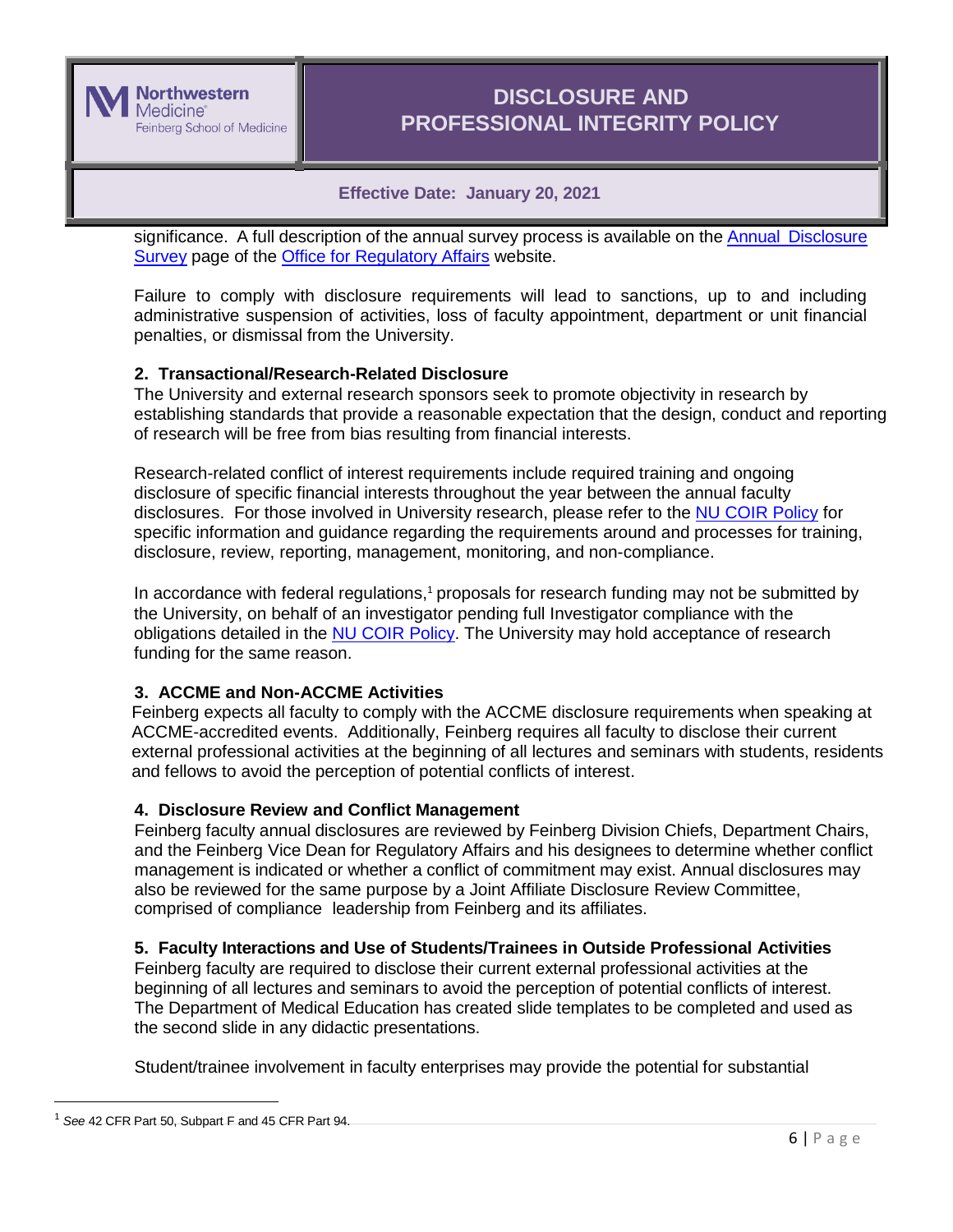

## **Effective Date: January 20, 2021**

benefits to the education and career development of the student/trainee. Such involvement needs to be guided to avoid conflicts of interest or interference with the student/trainee's primary educational and research duties. Per the NU COI [Policy,](http://www.northwestern.edu/coi/policy/core_coi_policy.pdf) as part of NU's commitment to the academic pursuits and integrity of its students/trainees, the Dean's office requires advance notice and approval of student/trainee engagement in faculty enterprises through receipt and signature of the Student-Faculty Agreement – [Student Engagment in Faculty Enterprises.](http://www.northwestern.edu/coi/policy/) The Dean's Office will also query students/trainees engaged in activities such as those covered under this Agreement on an annual basis for the duration of the work to ensure students/trainees are engaged voluntarily in meaningful work that does not interfere with their academic progress.

Faculty must disclose consulting and enterprise activities as required on Conflict of Interest disclosures, and student/trainee engagement in these activities should be explicitly reported. Students/trainees subject to NU Conflict of Interest disclosure requirements must also disclose their activity in faculty consulting and enterprise activities.

## <span id="page-6-0"></span>**E. PROFESSIONAL INTEGRITY**

Not all scenarios that one may encounter are addressed in the following pages. One is, therefore, strongly encouraged to contact the Office for Regulatory Affairs with any questions or concerns. Note to Physicians: This Handbook is consistent with the Northwestern Memorial HealthCare (NMHC) Professional Integrity Handbook with respect to topics addressed under both documents. Physicians with roles at NMHC, however, should also refer to the NMHC Professional Integrity Handbook, which is available at the following address: 2014 [NMHC Handbook.](http://www.feinberg.northwestern.edu/compliance/documents/nmg14_integrated_handbook.pdf)

## **1. Gifts and Business Courtesies**

A gift or business courtesy includes any good, service, or other item of value given to a person without that person paying money or giving something of comparable or equal value for the good, service, or item. Gifts and business courtesies include, by way of example and without limitation, the following: cash, checks, gift certificates, securities, property, favors, prizes, services, personal travel, personal discounts, supplies, equipment, referrals, employment, food, tickets to plays, concerts, sporting events, golf outings, or any other entertainment events or hospitality.

Neither a faculty member nor a student/trainee, nor their immediate family members may solicit or accept gifts or business courtesies of any value from vendors/Industry, except as noted in Section 3 (iii). This prohibition includes, but is not limited to:

- Acceptance or personal use of a vendor's facilities, equipment, or vacation home;
- Personal trips, vacations, hotel, or resort accommodations;
- Birthday or other gifts in recognition of a life event;
- De minimis office items (e.g., pens, notepads, mugs, calendars); or
- Any item that takes into account the volume or value of referrals, purchases, or other business generated.

Any gift or business courtesy given to an immediate family member of a faculty member or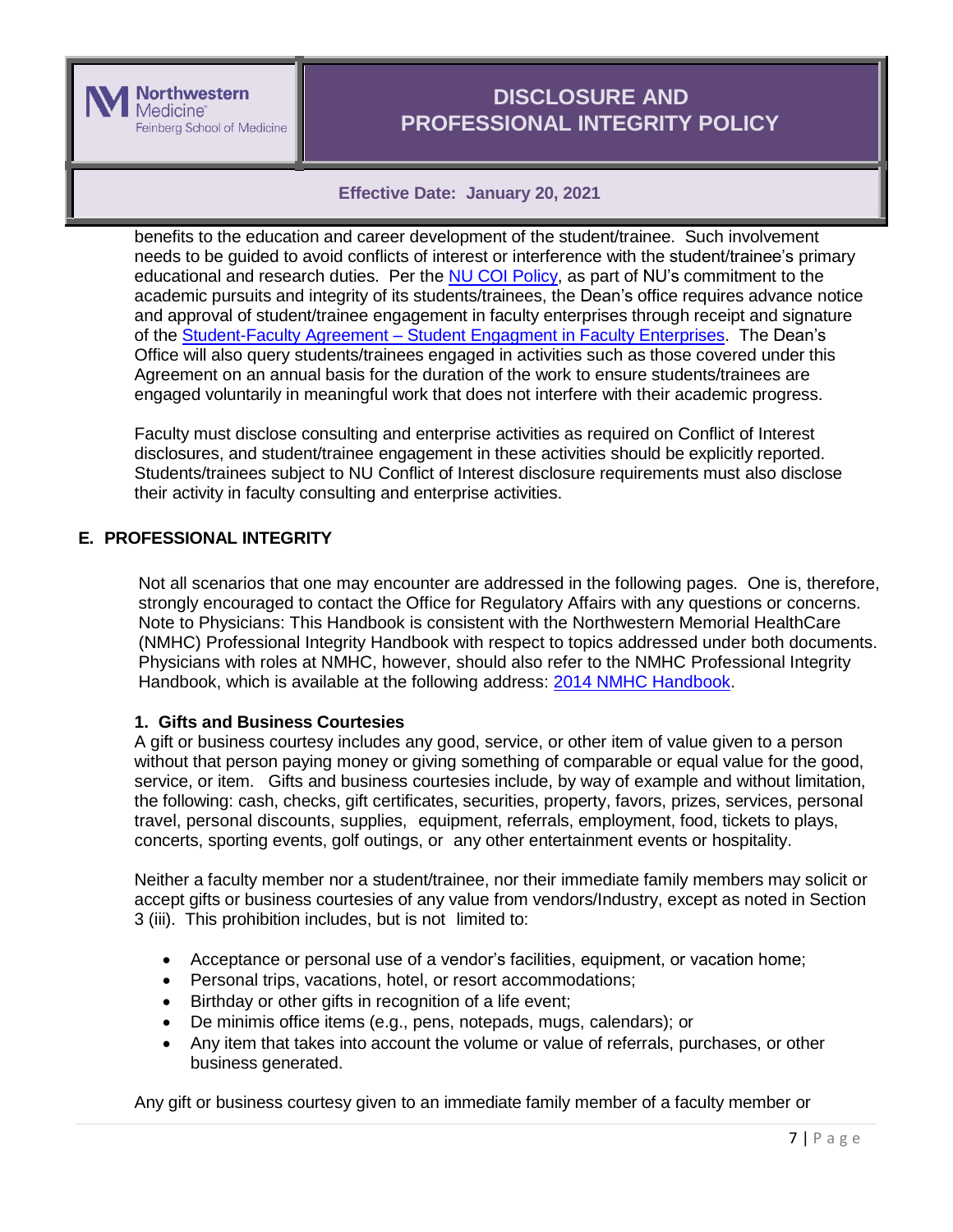

## **Effective Date: January 20, 2021**

student/trainee is also prohibited if the faculty member or student/trainee could not accept the gift directly in accordance with this Feinberg Policy. The prohibition discussed in this paragraph does not apply to the following:

 If the faculty member or student/trainee pays for the gift or business courtesy (e.g., a faculty member or student/trainee can go to a sports event with an Industry representative if he/she pays for his/her own ticket). The amount that you pay, however, should be consistent with the fair market value of the gift or business courtesy; and, items otherwise expressly allowed in this Feinberg Policy.

As a general rule, if a faculty member or student/trainee receives a gift, he/she must return it. However, gifts such as holiday gift baskets or thank you gifts such as food baskets, flowers, or souvenirs may be donated, disposed of, or shared with the faculty member's or student/trainee's department when returning it is impractical. Prior to sharing, the faculty member or student/trainee must remove all Industry identification. Vendors and Industry representatives should be requested not to send gifts in the future.

Similarly, neither a faculty member nor a student/trainee, nor their immediate family members may give gifts or business courtesies of any value to referral sources.

Please contact the Office for Regulatory Affairs prior to the acceptance of any gifts from Industry to support research. Requests to accept offers of unrestricted educational grants and fellowships from Industry must be submitted to the Feinberg Vice Dean for Regulatory Affairs via the online Request for Approval Form available on the Resources - Conflict of Interest and Professional [Integrity](http://www.feinberg.northwestern.edu/compliance/resources/coi-and-prof-integrity/index.html) page of the Office for [Regulatory](http://www.feinberg.northwestern.edu/compliance/index.html) Affairs website. It is mandatory that the accepting division or department has sole authority for determining the curriculum and selecting recipients of such grants. If approved, the relevant Department will have sole responsibility for determining the curriculum and selecting the recipient, with no involvement by the donor. There must be no *quid pro quo* for the acceptance of such funds. Acceptance of gifts or courtesies may also need to comply with affiliate requirements.

#### **2. Consulting, Advisory Boards, Speaking Engagements, and Similar Compensated Activities**

Faculty may enter into arrangements to provide consulting, medical directorship, product development input, advisory committee participation, teaching/speaking engagements, or other professional services to outside entities for which compensation is received. However, all arrangements must:

- Be memorialized in writing;
- Reflect fair market value compensation for legitimate, reasonable, and necessary services; and,
- Not inappropriately influence the faculty member's Feinberg activities.
- (a) Speakers' Bureaus. With the exception of settings in which academic Investigators are presenting results of their studies to peers and there is opportunity for critical discussion, faculty members are strongly discouraged from participating in Industry-sponsored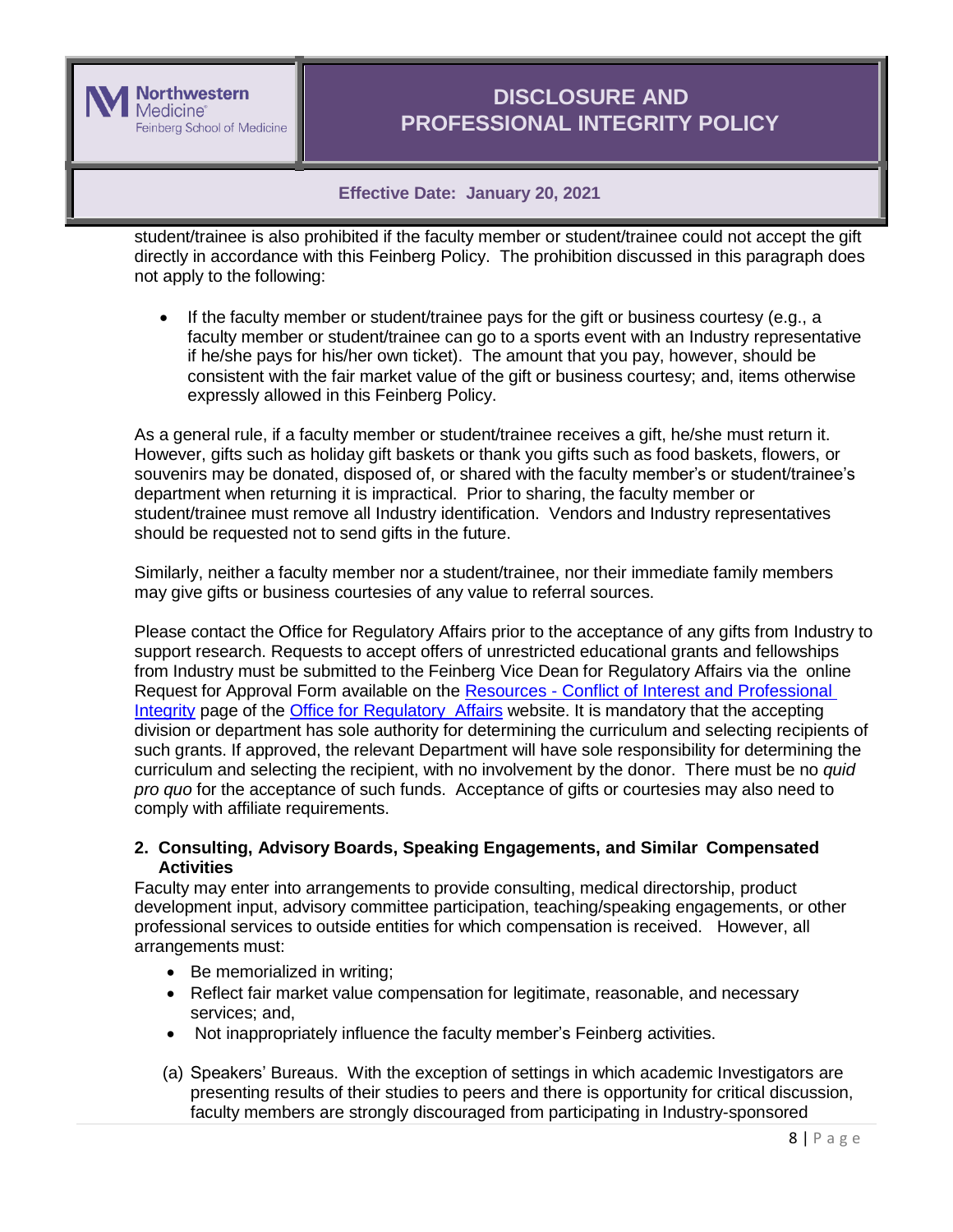

## **Effective Date: January 20, 2021**

speakers' bureaus. Should a faculty member choose to participate in a speakers' bureau, the content and format of the presentation should be educational and must adhere to all U.S. Food and Drug [Administration](http://www.fda.gov/) ("FDA") requirements.

- (b) Ghost Writing. Faculty members and students/trainees may not author or co-author articles in which their name or Northwestern's or NMHC's name is used without their substantive contribution. If Industry employees are co-authors, then this should be made known. There should be full disclosure of the role of each author.
- (c) Student/Trainee Outside Professional Activities. Students/trainees of Feinberg may not participate in outside professional activities with Industry at any time during their training unless the student/trainee seeks and receives written permission from the Feinberg Vice Dean for Regulatory Affairs.

#### **3. Attendance at Educational Programs**

Except as allowed under section E.4 *(Training and Education Regarding the Use of Medical Devices)* of this policy, clinical faculty and students/trainees may only attend Industry-funded medical education programs if they fit one of the following categories:

- (a) The program is an Accreditation Council for Continuing [Medical Education](http://www.accme.org/) ("ACCME") accredited program;
- (b) The program is sponsored by a Feinberg-affiliated institution or Feinberg *and* approved by the Feinberg Vice Dean for Regulatory Affairs;
- (c) The program is part of a professional society meeting that follows ACCME standards; or,
- (d) The program is one that the Division Chief or Department Chair believes to be important for the academic or clinical mission of the faculty member and/or the education of the student or trainee. Following such attestation, the approval of the Vice Dean for Regulatory Affairs must be obtained. Attendance by students at such events must be approved by the Vice Dean for Education.

Educational conferences and programs do not include meetings that deal solely with marketing of a vendor's product or service. A vendor may not pay for the registration fee, travel or lodging or provide other support to attend meetings that deal solely with marketing of the vendor's products or services or where the purpose of the meeting is to view the vendor's products or equipment that are being considered for purchase.

When attending educational programs, faculty and students/trainees shall abide by the following:

(i) Program Faculty. Subject to compliance with this Feinberg Policy, faculty and students/trainees may serve as a presenter, speaker, moderator, or otherwise provide a substantial educational role for a third-party educational conference, meeting, or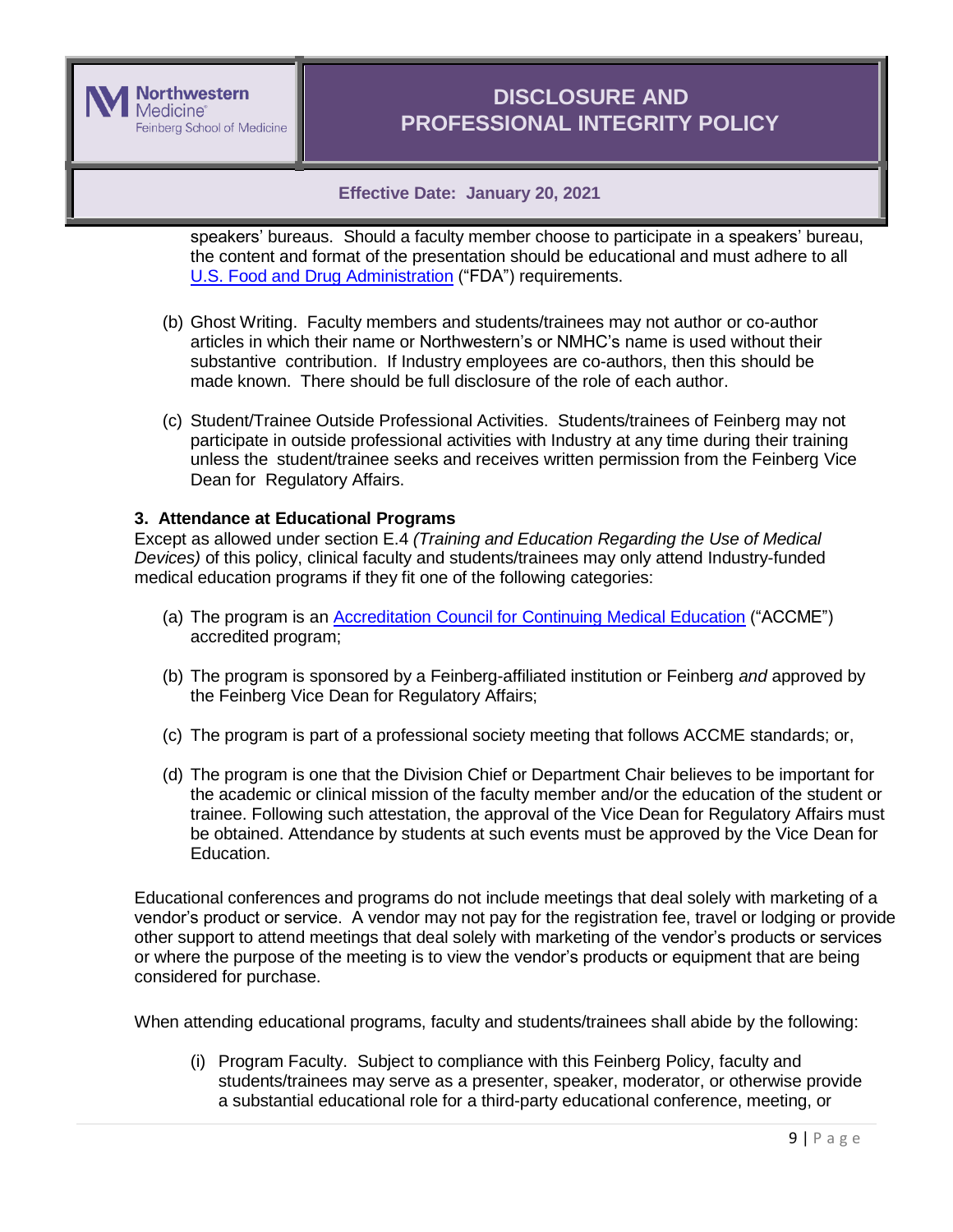

## **Effective Date: January 20, 2021**

program and may accept a reasonable honorarium and reimbursement for their own transportation, lodging, and meal expenses relating to the conference. Such compensation and reimbursement must be paid by the conference sponsor, and not by Industry. Faculty and students/trainees must ensure that no Industry representative influences the content of their presentation and that there is appropriate disclosure of any financial ties to Industry, consistent with the rules of the third-party sponsor and the ACCME.

- (ii) Attendees. If faculty or students/trainees are attending a third-party conference only as an attendee (including as a key opinion leader) and not as a bona fide speaker, presenter, or moderator of the conference or unless they are receiving medical device manufacturer-sponsored training or education on a device currently in active use, they may not accept reimbursement from Industry for the program registration fee, transportation, lodging, meals, or other expenses of attending the program or compensation for time spent at the event.
- (iii) Conference-Related or Approved Meals and Receptions/Nominal Gifts. Faculty and students/trainees may participate in a meal or reception sponsored by Industry if the event complies with the guidelines of the ACCME. The meal or reception must be modest in value and conducive to discussion among those participating in the event. The amount of time at any such meals or receptions must be clearly subordinate to the amount of time spent at the conference's educational activities. One may accept a gift from Industry provided in connection with a paid educational conference or program as long as the gift is of nominal value and is generally available to all conference attendees. For example, one can accept a cloth bag given to all registrants to carry conference materials or a pen donated by Industry and made available to all attendees. One may not, however, use or display the gift at Feinberg.
- (iv) Attendance by Spouse or Guests. Under no circumstances may faculty or students/trainees accept reimbursement for transportation, lodging, or meals for the cost of their spouse or other guest(s) unless the spouse or guest has a bona fide purpose for attending the program.
- (v) Location. Conferences must be held in locations that are conducive to the effective transmission of knowledge, which could include, but are not limited to, a hotel or other commercially available meeting facility, medical institution, laboratory, corporate office, or other training facility.

Feinberg requires faculty to use the Feinberg Office of [Continuing](http://www.cme.northwestern.edu/) Medical Education ("Feinberg Office of CME") to sponsor all on-campus CME educational events.

## **4. Training and Education Regarding the Use of Medical Devices**

Feinberg and its affiliated hospitals and practice groups recognize that the [FDA](http://www.fda.gov/) mandates training and education to facilitate the safe and effective use of certain medical technology. Additionally, proper training in and awareness of new and innovative medical technology may contribute to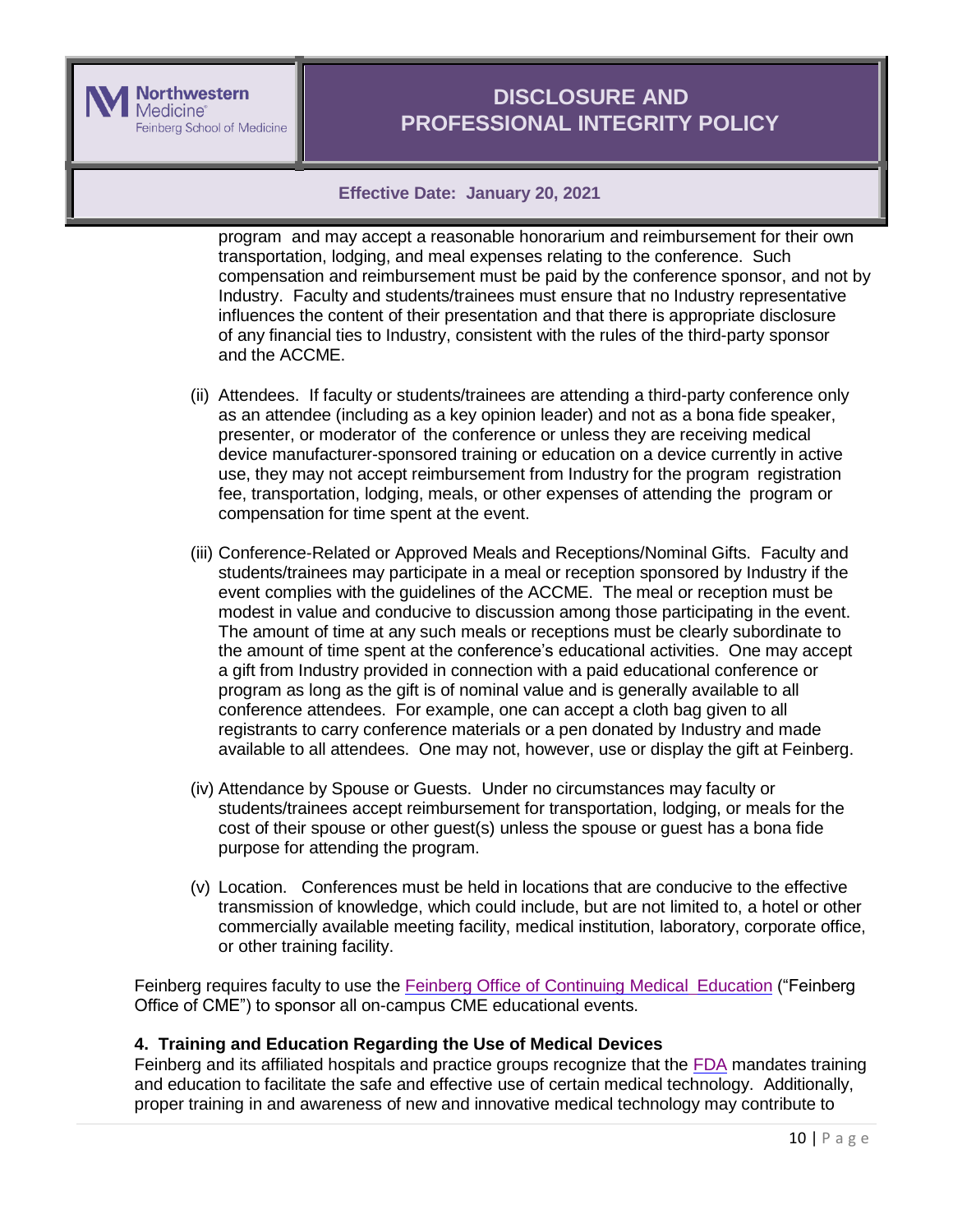

## **Effective Date: January 20, 2021**

better and/or more cost-effective patient care. However, the activities surrounding training provided to faculty and students/trainees may raise at least the appearance of impropriety. To ensure that faculty members and students/trainees receive appropriate training free from inappropriate influences over their clinical decision-making, prescribing, and purchasing decisions, they must adhere to the following guidelines regarding attendance at medical device manufacturer-sponsored training sessions:

- 4.1 Faculty and students/trainees may attend medical device manufacturer-sponsored training and education programs in order to further their knowledge on the subject(s) presented. Such programs must contain objective scientific and educational information that will benefit patients. In advance of the trip, you should inform your supervisor that you plan to attend the medical device manufacturer-sponsored training or education.
- 4.2 Training and education programs must be conducted in settings that are conducive to the effective transmission of knowledge, such as a hotel, other commercially available meeting facilities, medical institutions, laboratories, or other training facilities.
- 4.3 Faculty and students/trainees may accept reimbursement for reasonable travel, lodging, and other expenses in connection with a training program at an appropriate location. NOTE: No reimbursement for travel, lodging, and meal expenses may be accepted if the purpose of the travel or meeting is to view clinical equipment or products that are under consideration for purchasing but have not yet been purchased.
- 4.4 Faculty and students/trainees may only accept associated hospitality in the form of modest meals and receptions. Any meals and receptions provided in connection with the training program must be subordinate in time and focus to the educational/training purpose(s) of the program.
- 4.5 Faculty and students/trainees may not allow a medical device company to pay for meals, hospitality, travel, or other expenses for their spouse or other guests who do not have a bona fide professional interest in the information being provided at the training program.

#### **5. Meals**

Industry representatives are not permitted to provide food on-site at Feinberg. If a faculty member or student/trainee attends a meal to discuss Feinberg-related matters with Industry representatives, they must pay for their own meal.

During professional conferences off-campus, meals, such as lunches, refreshments, and receptions that are included in the conference fee and available for all attendees are appropriate.

Food may be accepted from Industry representatives in the following limited circumstances:

5.1 Off-Campus Educational Conferences or Professional Society Meetings: Faculty and students/trainees may accept meals and attend receptions for off-campus educational conference, training, or professional meeting with the requirements that: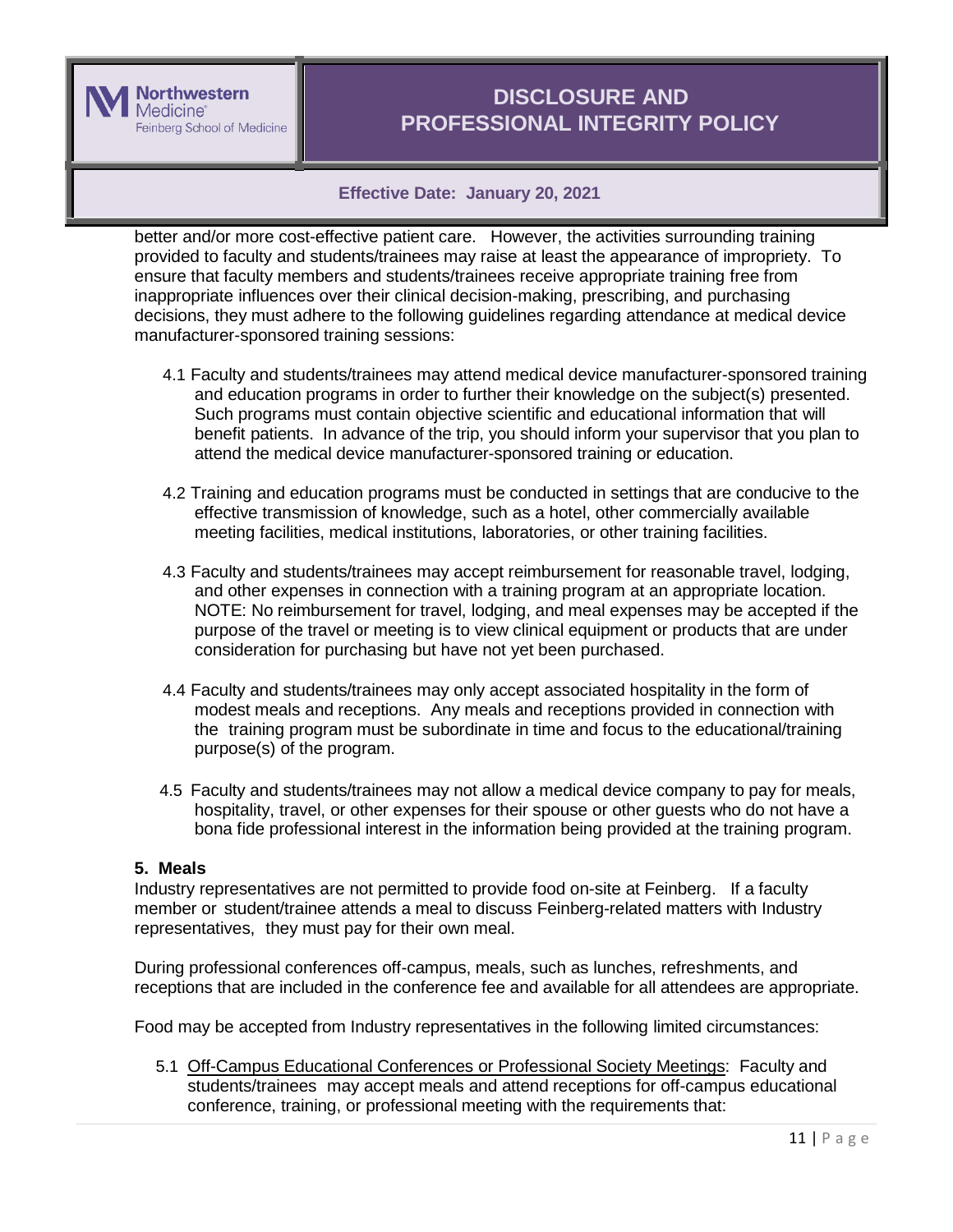

## **Effective Date: January 20, 2021**

(a) The meals and receptions are modest, incidental, and subordinate to the educational content or bona fide business purpose of the meeting, with most of the time dedicated to the educational or business purpose;

(b) Industry must have given the support to the professional society or conference organizer;

- (c) The support is disclosed; and,
- (d) Industry representatives do not participate in meetings and discussions.
- 5.2 Medical Devices: Faculty and students/trainees may accept modest meals when attending Industry-sponsored training and education regarding the use of medical devices.
- 5.3 Physician Services: Faculty may accept modest meals in connection with their performance of legitimate contractual services for Industry (e.g., consulting).

Under no circumstances may faculty or students/trainees accept money, entertainment, or other business courtesies in exchange for attending the meal. In addition, faculty and students/trainees may not allow Industry to pay for meals for their spouse, other immediate family member, or other guests who do not have a bona fide professional interest in attending the meal.

#### **6. Industry-Sponsored Scholarships and Fellowships**

All offers of scholarships and fellowships from Industry must be submitted to the Feinberg Vice Dean for Regulatory Affairs for prior approval. In all such instances, the relevant department must have sole responsibility for determining the curriculum and selecting the recipient. There must be no *quid pro quo* for the acceptance of such funds.

Approval requests must be submitted to the Feinberg Vice Dean for Regulatory Affairs via the online Request for Approval Form available on the Resources - [Conflict of Interest and Professional Integrity](http://www.feinberg.northwestern.edu/compliance/resources/coi-and-prof-integrity/index.html) page of the Office for [Regulatory](http://www.feinberg.northwestern.edu/compliance/index.html) Affairs website.

## **7. Use of Letterhead**

Any faculty member engaging in Outside Professional Activities must recognize that he/she is performing such activities as an individual and may not represent that he/she is acting on behalf of the University. The faculty member must take reasonable precautions to ensure that the outside employer or other recipient of services understands that the faculty member is engaging in the outside activity as a private citizen and not as an agent or spokesperson of the University.

Use of the official stationery of the University (letterhead stationery, letterhead envelopes), as well as use of the University as a business address may under no circumstances be used for outside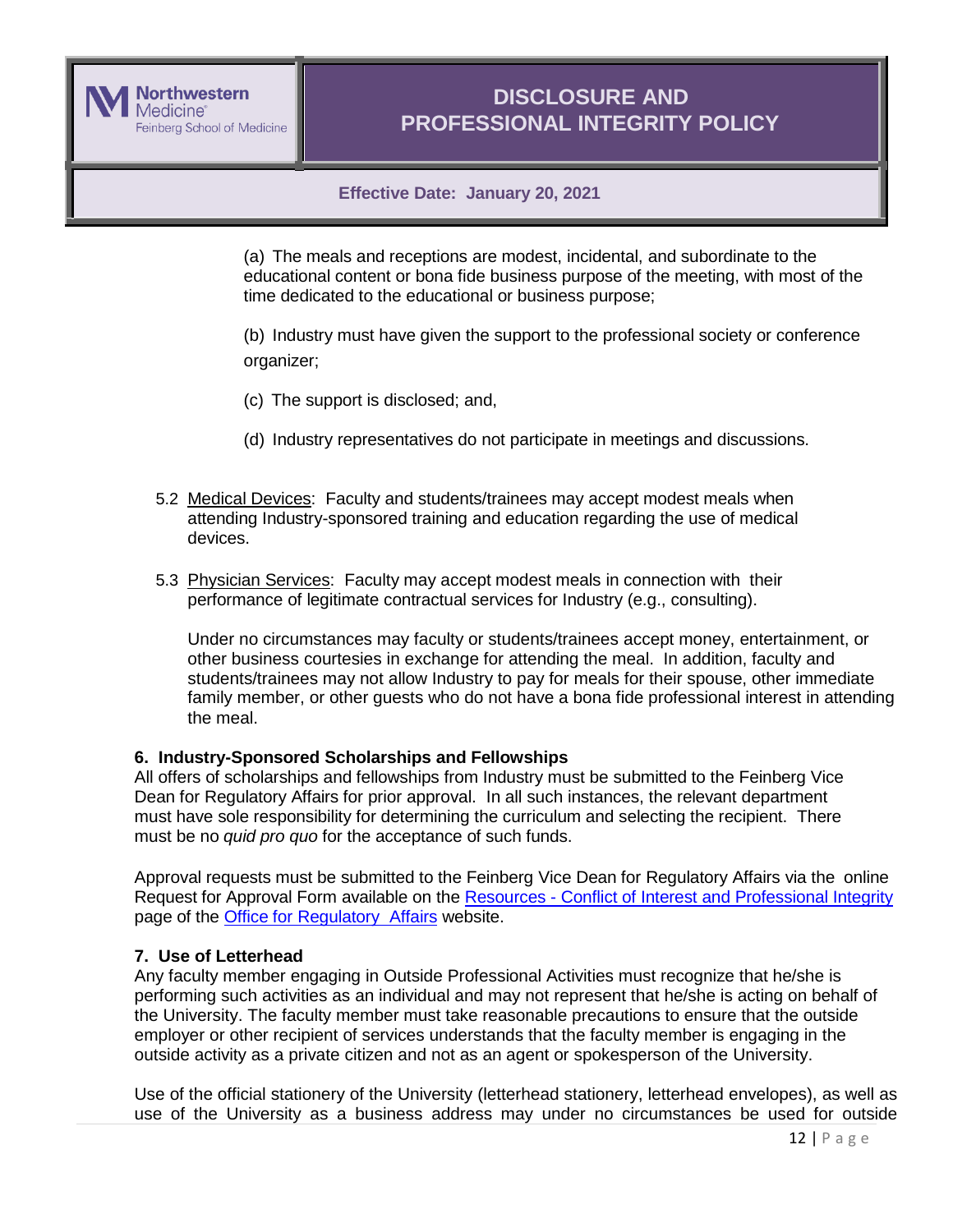

## **Effective Date: January 20, 2021**

nonprofessional activities, or Outside Professional Activities engaged in primarily for private purposes.

## **8. Relationships with the Investment Community**

Faculty should be aware of the risks associated with participating in expert advice panels hosted by the investment community, such as investment firms and hedge funds. Participating in an expert advice panel and potentially disclosing information that is not publicly available may put the faculty member at risk for insider trading liability. The safest course of action is to avoid participating in expert advice panels entirely. If one chooses to participate in expert advice panels, one can reduce the risk by ensuring that (i) the advice being sought is legitimately related to one's area of expertise, (ii) one's compensation reflects the fair market value; and (iii) the information one provides is publicly available.

## **9. Educational Grants and Donations**

Grants and donations from Industry must directly benefit patients or serve an educational purpose (e.g., a symposium with broad attendance). The provision of funding by Industry should never influence clinical decision-making, prescribing, or purchasing decisions, or the awarding of contracts. Accordingly, Feinberg will not accept funding that is offered in connection with the purchase or sale of goods or services.

In order to achieve the above, faculty (and their department or division) must comply with the following safeguards:

## **For ACCME-accredited educational programs:**

- 9.1 Permitted support includes unrestricted funding for ACCME-accredited educational programs conducted by Feinberg to offset the cost of the CME program. The distribution of the funds must be in compliance with this Feinberg policy and Standard 3 of the ACCME's Standards for Commercial Support, including but not limited to:
	- (a) All support must be given with full knowledge of the [Feinberg](http://www.cme.northwestern.edu/) Office of CME;

(b) Support must be used to pay all or part of the cost of the CME activity, including the services of the institution in the production and distribution of the activity; and,

(c) The distribution of the funds must be outlined prior to the activity and the total amount of the grant is to be listed in the signed letter of agreement (LOA). The LOA must be signed by the Industry sponsor and the appropriate parties at Feinberg.

#### **For non-ACCME-accredited educational programs and other purposes:**

9.2 Only unrestricted educational grants or donations offered by Industry sponsors may be used for non-ACCME accredited educational programs if, *prior to acceptance*, they are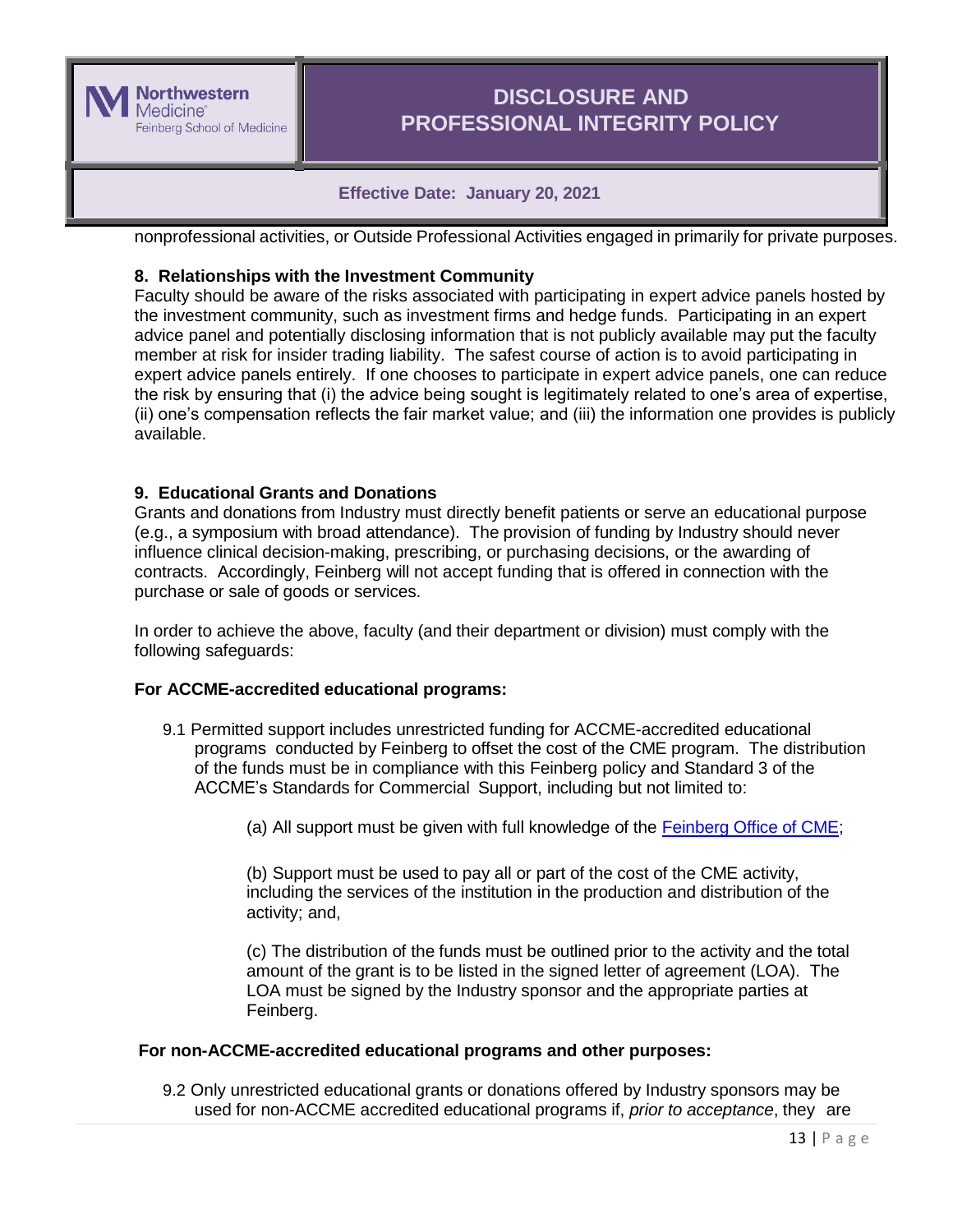

## **Effective Date: January 20, 2021**

reported to and approved by the Feinberg Vice Dean for Regulatory Affairs. Approval requests must be submitted to the Feinberg Vice Dean for Regulatory Affairs via the online Request for Approval Form,available on the Resources - [Conflict of Interest and](http://www.feinberg.northwestern.edu/compliance/resources/coi-and-prof-integrity/index.html)  [Professional Integrity](http://www.feinberg.northwestern.edu/compliance/resources/coi-and-prof-integrity/index.html) page of the [Office for Regulatory Affairs](http://www.feinberg.northwestern.edu/compliance/index.html) website.

- 9.3 The grant/donation must be memorialized in a written funding agreement with the Industry sponsor.
- 9.4 Industry sponsors may direct unrestricted grants to a specific department and indicate the therapeutic area of the program to be funded. Industry sponsors, however, are not permitted to specify or pre-approve program content or speakers. Prior to the start of the presentation, program organizers must announce the sponsoring organization(s), and all program speakers must disclose any financial relationships with the Industry sponsors providing the grant, and any other relevant financial relationships.
- 9.5 Materials advertising non-ACCME accredited educational programs must list the names of the sponsoring organization(s) and must be submitted to the Feinberg Vice Dean for Regulatory Affairs for approval prior to display or distribution. Program support by an Industry sponsor shall be disclosed to all recipients of program materials.
- 9.6 The department conducting the educational activity must independently develop a budget for any such project, and must ensure that donated funds are applied toward the applicable educational program.

## **10. Access by Industry Representatives**

Unless required for training or treatment purposes, access by Industry representatives shall be restricted to non-patient care areas and should take place only by appointment or invitation of the faculty member. In general, involvement of students/trainees in such meetings should not occur. In addition, Feinberg faculty members and students/trainees must comply with the vendor access policies of our affiliated hospitals and practice groups.

Additional policies governing pharmaceutical samples, formulary and medical device evaluation as well as purchasing decisions and referrals are maintained by our affiliated hospitals and practice groups. Feinberg expects that these decisions will be made by the appropriate hospital committees rather than individuals.

## <span id="page-13-0"></span>**F. REPORTING OF POTENTIAL VIOLATIONS OF THE FEINBERG POLICY**

#### **1. How to Report a Potential Violation**

Reports of suspected, or potential, violations should be made to the Office for [Regulatory](http://www.feinberg.northwestern.edu/compliance/contact/index.html) Affairs or to NU in any of the following ways:

#### 1.1 Feinberg Office for Regulatory Affairs Reporting Methods: